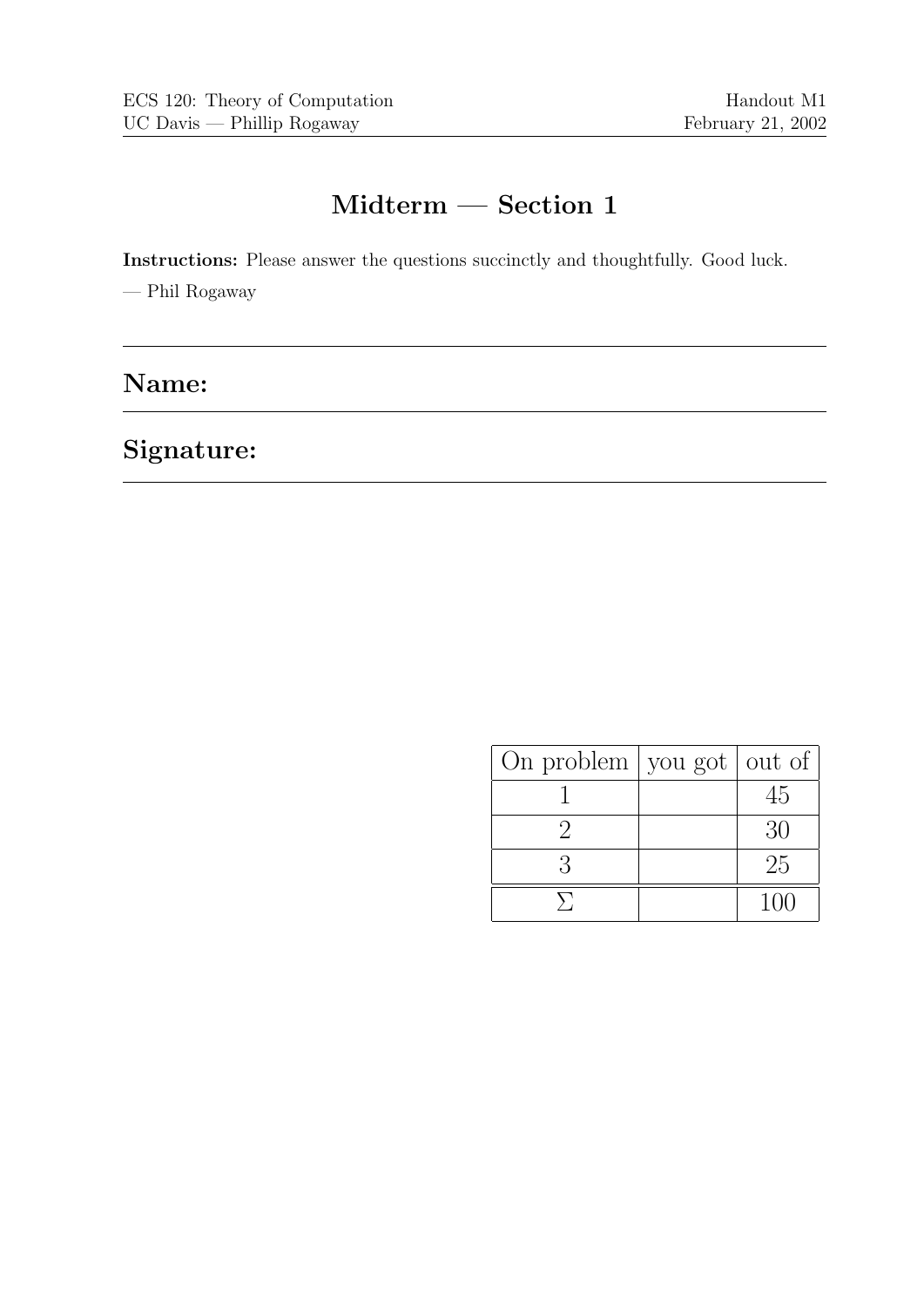### 1 Short Answer [45 points]

(1) Let  $M_1$  be an  $n_1$ -state DFA and let  $M_2$  be an  $n_2$ -state DFA. Using the procedures given in class and in your text, how many states will be in the NFA M the language of which is  $L(M_1) \cup (L(M_2))^*$ ? Do not make your machine unnecessarily large. Explain your reasoning.

(2) Using the procedure we have seen in class, convert the regular expression 1<sup>∗</sup>∪00 into an NFA for the same language.

an **NFA** is a 5-tuple  $M = ($  ) where:

<sup>(3)</sup> Complete the following, mathematically precise, definition, according to the conventions of our text: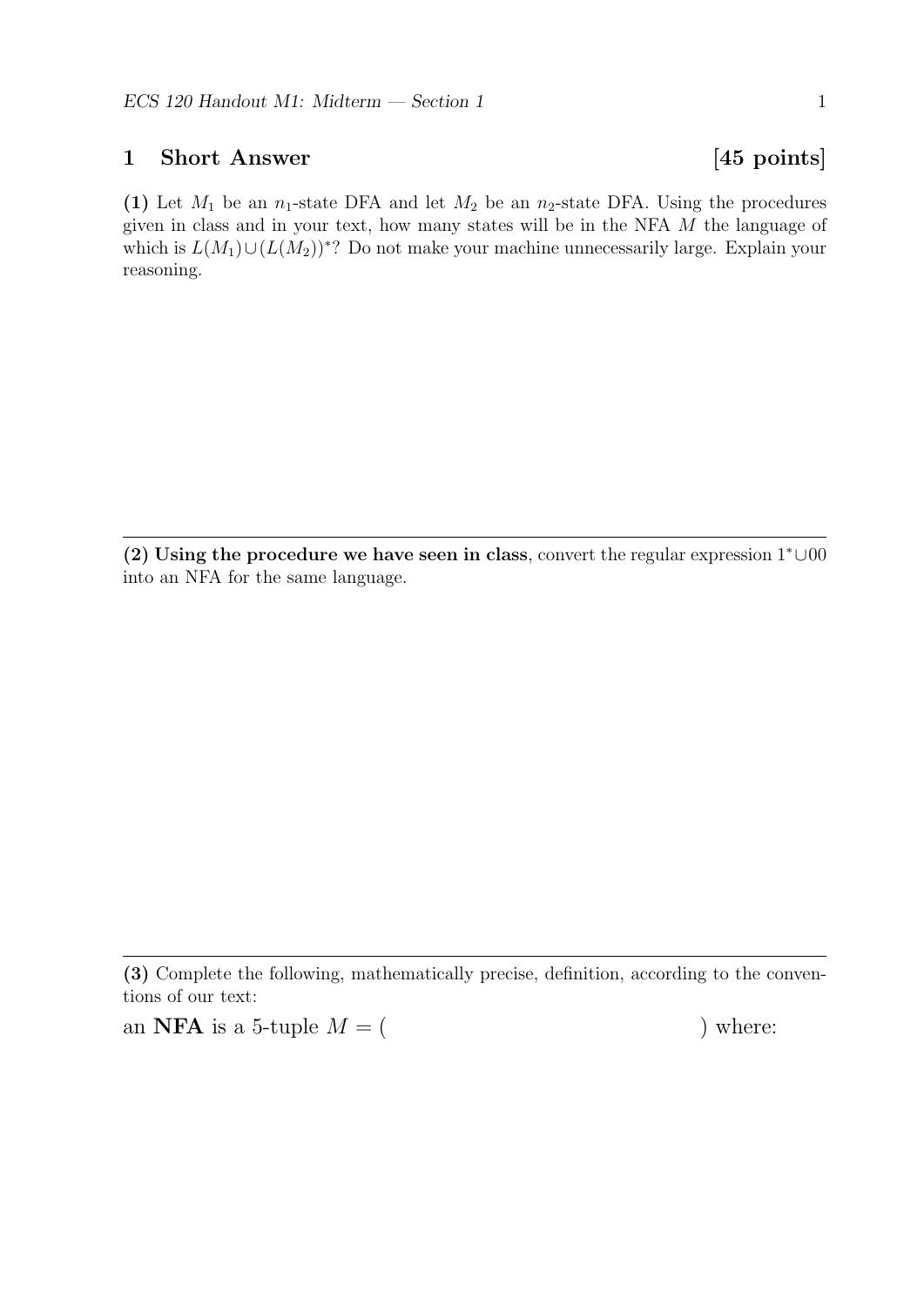(4) Recall that, for  $L \subseteq \{0,1\}^*$ ,  $\text{PAL}(L) = \{x \in \{0,1\}^* : xx^R \in L\}$ . Write a regular expression for  $PAL({\epsilon, 00, 01, 000, 0110}).$ 

(5) Carefully describe a decision procedure (algorithm) to decide the following language:  $L = \{\langle \alpha \rangle : \alpha$  is a regular expression and the smallest NFA for  $L(\alpha)$  is smaller than the smallest DFA for  $L(\alpha)$ . (smallest = fewest states)

(6) Write a CFG for the language  $L = \{1^i \neq 1^j : i, j \geq 1, i \neq j\}$ . Use no more than 6 rules.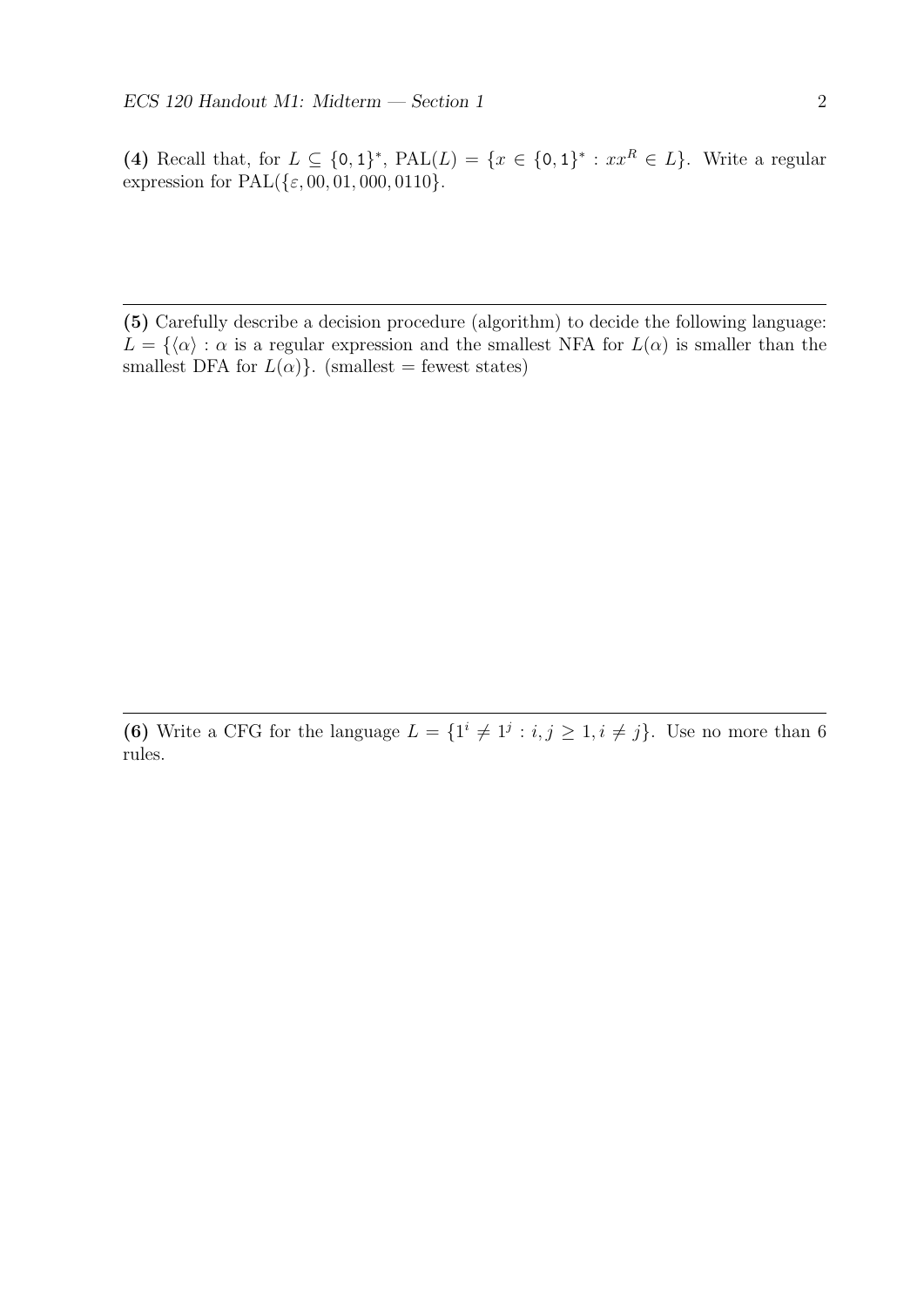(7) Use the pumping lemma for regular languages to prove that the following language is not regular:  $L = \{1^i < 1^j : 1 \le i < j\}.$ 

(8) Prove or disprove: the following grammar is ambiguous:  $S \rightarrow S1S1S2S$  |  $S1S2S1S$  |  $S2S1S1S$  |  $\varepsilon$ 

(9) Carefully state the pumping lemma for context-free languages.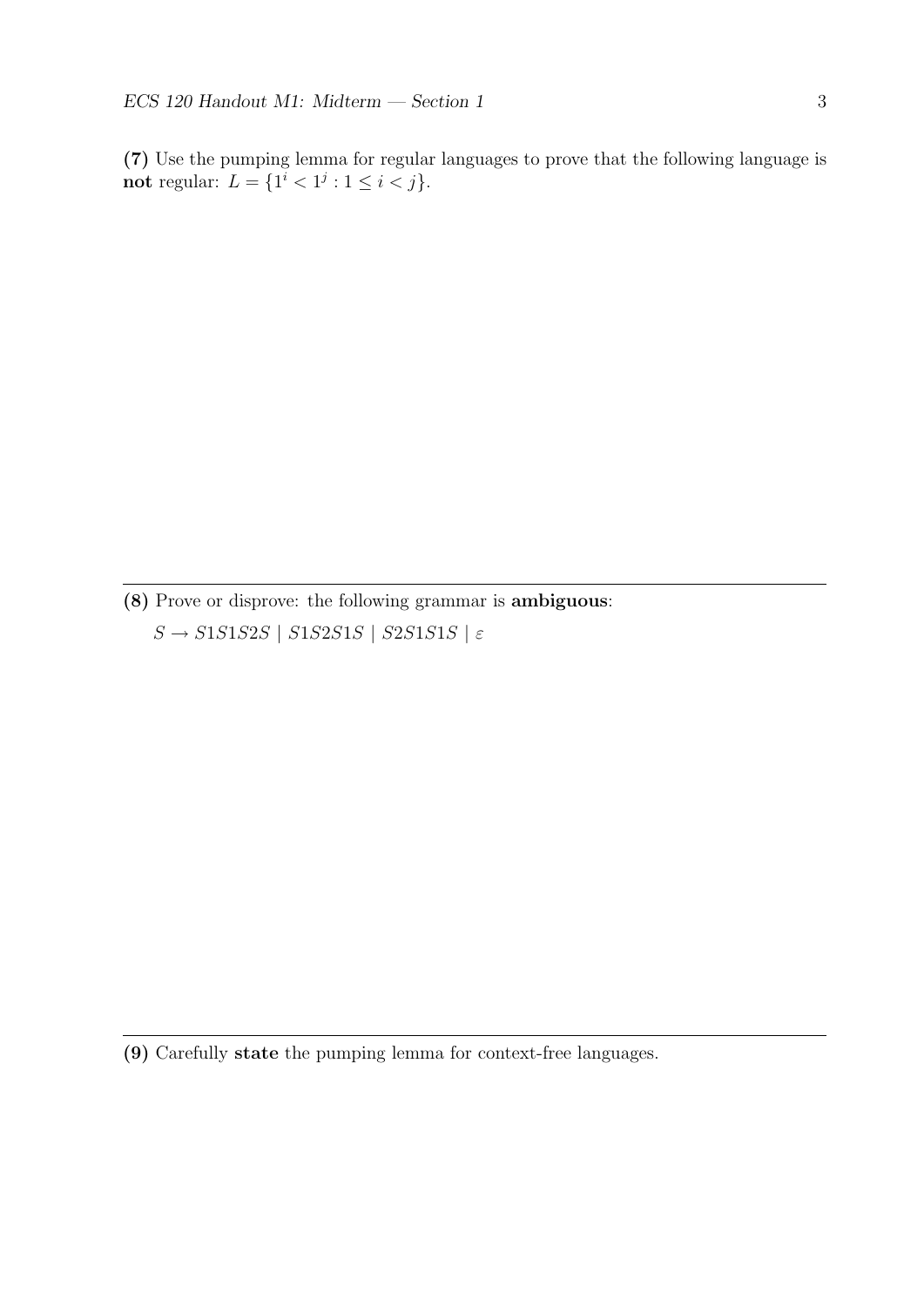### 2 Justified True or False [30 points]

Put an X through the correct box. Where it says "Explain" provide a brief (but convincing) justification. No credit will be given to correct answers that lack a proper justification. Where appropriate, make your justification a counter-example. Throughout, we use L to denote a language (maybe regular, maybe not).

| 1. Every CFL has some ambiguous grammar.                      | True | False |
|---------------------------------------------------------------|------|-------|
| Explain:                                                      |      |       |
| 2. Every subset of a regular language is regular.<br>Explain: | True | False |

| <b>3.</b> For every $n \geq 1$ , there is an 2 <i>n</i> -state DFA for the language $0\{0,1\}^n$ . |            |  |
|----------------------------------------------------------------------------------------------------|------------|--|
| Explain:                                                                                           | True False |  |

| 4. The intersection of two context-free languages is context free. $ \text{True} $ $ \text{False} $ |  |  |
|-----------------------------------------------------------------------------------------------------|--|--|
| Explain:                                                                                            |  |  |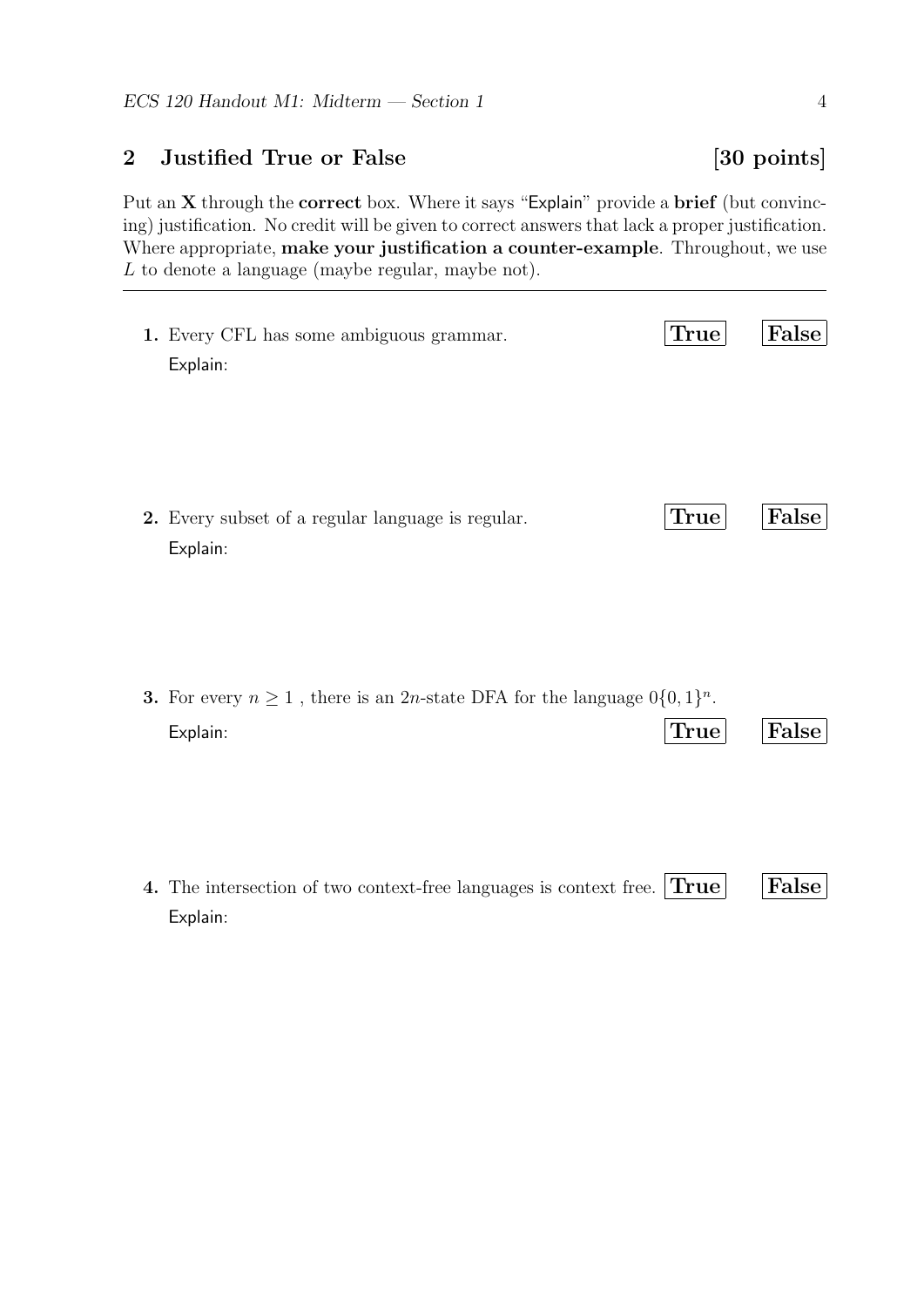- 5. In class we exhibited an algorithm to decide if two context-free grammars generate the same language. True False
- **6.** If  $L$  is context free then some NPDA accepts the complement of  $L$ .

True False